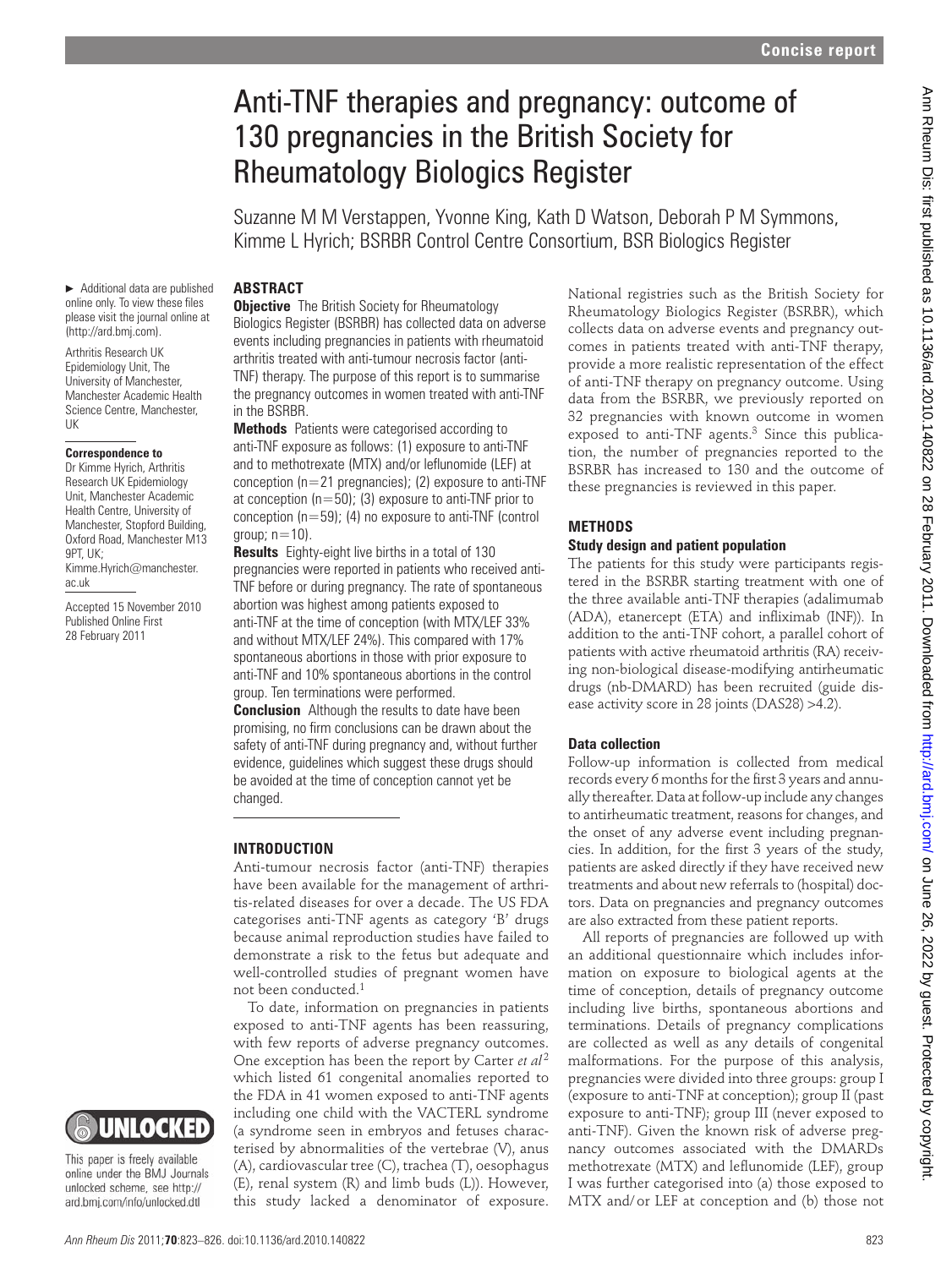# **RESULTS**

#### **Study population**

**Table 1** Overview of pregnancy outcomes in the BSRBR

## **Pregnancy outcomes**

| <b>RESULTS</b><br><b>Study population</b><br>A total of 130 pregnancies in 118 women ever exposed to anti-<br>TNF agents and 10 pregnancies in 10 women never exposed to<br>Overview of pregnancy outcomes in the BSRBR<br>Table 1                                                                                                                                                                                                                                                                                                                                                                                                                                                                                         |                                                                                 | <b>Pregnancy outcomes</b>                                                   | Eighty-eight live births in a total of 130 pregnancies (including<br>three pregnancies with twin gestation) in patients exposed to<br>anti-TNF therapy were reported: 42/71 (59%) in group I and |                                                    |
|----------------------------------------------------------------------------------------------------------------------------------------------------------------------------------------------------------------------------------------------------------------------------------------------------------------------------------------------------------------------------------------------------------------------------------------------------------------------------------------------------------------------------------------------------------------------------------------------------------------------------------------------------------------------------------------------------------------------------|---------------------------------------------------------------------------------|-----------------------------------------------------------------------------|--------------------------------------------------------------------------------------------------------------------------------------------------------------------------------------------------|----------------------------------------------------|
|                                                                                                                                                                                                                                                                                                                                                                                                                                                                                                                                                                                                                                                                                                                            | Group la:<br>$anti-TNF$ therapy +<br><b>MTX or LEF at time</b><br>of conception | Group Ib:<br>anti-TNF therapy<br>but no MTX or LEF at<br>time of conception | Group II:<br>anti-TNF therapy<br>prior to conception                                                                                                                                             | Group III:<br>never exposed to<br>anti-TNF therapy |
| Number of women with pregnancy                                                                                                                                                                                                                                                                                                                                                                                                                                                                                                                                                                                                                                                                                             | 20                                                                              | 44                                                                          | 54                                                                                                                                                                                               | 10                                                 |
| Number of pregnancies                                                                                                                                                                                                                                                                                                                                                                                                                                                                                                                                                                                                                                                                                                      | 21                                                                              | 50                                                                          | 59                                                                                                                                                                                               | 10                                                 |
| Single births                                                                                                                                                                                                                                                                                                                                                                                                                                                                                                                                                                                                                                                                                                              | 21                                                                              | 49                                                                          | 58                                                                                                                                                                                               | 9                                                  |
| Twins                                                                                                                                                                                                                                                                                                                                                                                                                                                                                                                                                                                                                                                                                                                      | 0                                                                               | 1                                                                           | -1                                                                                                                                                                                               | $\overline{1}$                                     |
| Age, mean (SD)                                                                                                                                                                                                                                                                                                                                                                                                                                                                                                                                                                                                                                                                                                             | 29.7 (8.1)                                                                      | 34.4(5.2)                                                                   | 32.6(4.9)                                                                                                                                                                                        | 32.5(5.2)                                          |
| Baseline DAS28 score, n/N*                                                                                                                                                                                                                                                                                                                                                                                                                                                                                                                                                                                                                                                                                                 | 20/20                                                                           | 40/44                                                                       | 52/54                                                                                                                                                                                            | 10/10                                              |
| Mean (SD)                                                                                                                                                                                                                                                                                                                                                                                                                                                                                                                                                                                                                                                                                                                  | 6.5(0.6)                                                                        | 6.1(1.2)                                                                    | 6.0(1.0)                                                                                                                                                                                         | 5.1(1.2)                                           |
| Baseline HAQ score, n/N <sup>+</sup>                                                                                                                                                                                                                                                                                                                                                                                                                                                                                                                                                                                                                                                                                       | 20/20                                                                           | 41/44                                                                       | 49/54                                                                                                                                                                                            | 8/10                                               |
| Mean (SD)                                                                                                                                                                                                                                                                                                                                                                                                                                                                                                                                                                                                                                                                                                                  | 2.2(0.4)                                                                        | 1.9(0.5)                                                                    | 1.6(0.6)                                                                                                                                                                                         | 1.0(0.4)                                           |
| Diagnosis                                                                                                                                                                                                                                                                                                                                                                                                                                                                                                                                                                                                                                                                                                                  |                                                                                 |                                                                             |                                                                                                                                                                                                  |                                                    |
| RA                                                                                                                                                                                                                                                                                                                                                                                                                                                                                                                                                                                                                                                                                                                         | 16                                                                              | 36                                                                          | 46                                                                                                                                                                                               | 10                                                 |
| PsA<br><b>JIA</b>                                                                                                                                                                                                                                                                                                                                                                                                                                                                                                                                                                                                                                                                                                          | $\mathbf{1}$<br>2                                                               | 2<br>4                                                                      | 4                                                                                                                                                                                                | 0<br>0                                             |
| AS                                                                                                                                                                                                                                                                                                                                                                                                                                                                                                                                                                                                                                                                                                                         | 0                                                                               | 2                                                                           |                                                                                                                                                                                                  | 0                                                  |
| Adult-onset Still's disease                                                                                                                                                                                                                                                                                                                                                                                                                                                                                                                                                                                                                                                                                                | 1                                                                               | 0                                                                           |                                                                                                                                                                                                  | 0                                                  |
| <b>SLE</b>                                                                                                                                                                                                                                                                                                                                                                                                                                                                                                                                                                                                                                                                                                                 | 0                                                                               | 0                                                                           | 1                                                                                                                                                                                                | 0                                                  |
| Anti-TNF therapy at conception                                                                                                                                                                                                                                                                                                                                                                                                                                                                                                                                                                                                                                                                                             |                                                                                 |                                                                             |                                                                                                                                                                                                  |                                                    |
| Infliximab                                                                                                                                                                                                                                                                                                                                                                                                                                                                                                                                                                                                                                                                                                                 | 5                                                                               | 4                                                                           |                                                                                                                                                                                                  |                                                    |
| Etanercept                                                                                                                                                                                                                                                                                                                                                                                                                                                                                                                                                                                                                                                                                                                 | 12                                                                              | 36                                                                          |                                                                                                                                                                                                  |                                                    |
| Adalimumab                                                                                                                                                                                                                                                                                                                                                                                                                                                                                                                                                                                                                                                                                                                 | 4                                                                               | 10                                                                          |                                                                                                                                                                                                  |                                                    |
| Anti-TNF therapy prior to conception                                                                                                                                                                                                                                                                                                                                                                                                                                                                                                                                                                                                                                                                                       |                                                                                 |                                                                             |                                                                                                                                                                                                  |                                                    |
| Infliximab (INF)                                                                                                                                                                                                                                                                                                                                                                                                                                                                                                                                                                                                                                                                                                           | 4                                                                               | $\overline{2}$                                                              | 15                                                                                                                                                                                               | 0                                                  |
| Etanercept (ETA)                                                                                                                                                                                                                                                                                                                                                                                                                                                                                                                                                                                                                                                                                                           |                                                                                 | 1                                                                           | 23                                                                                                                                                                                               |                                                    |
| Adalimumab (ADA)                                                                                                                                                                                                                                                                                                                                                                                                                                                                                                                                                                                                                                                                                                           |                                                                                 | 0                                                                           | 11                                                                                                                                                                                               | 0                                                  |
| >1 anti-TNF agent                                                                                                                                                                                                                                                                                                                                                                                                                                                                                                                                                                                                                                                                                                          |                                                                                 | $\mathcal{P}$                                                               | 10                                                                                                                                                                                               |                                                    |
| Conventional DMARD use at conception                                                                                                                                                                                                                                                                                                                                                                                                                                                                                                                                                                                                                                                                                       |                                                                                 |                                                                             |                                                                                                                                                                                                  |                                                    |
| Methotrexate (MTX)                                                                                                                                                                                                                                                                                                                                                                                                                                                                                                                                                                                                                                                                                                         | 13                                                                              | 0                                                                           | 0                                                                                                                                                                                                | 0                                                  |
| Leflunomide (LEF)                                                                                                                                                                                                                                                                                                                                                                                                                                                                                                                                                                                                                                                                                                          | 3                                                                               | 0                                                                           |                                                                                                                                                                                                  | 0                                                  |
| Sulfasalazine (SSZ)                                                                                                                                                                                                                                                                                                                                                                                                                                                                                                                                                                                                                                                                                                        | O                                                                               |                                                                             |                                                                                                                                                                                                  | 3                                                  |
| Hydroxychloroquine (HCQ)                                                                                                                                                                                                                                                                                                                                                                                                                                                                                                                                                                                                                                                                                                   | 0                                                                               | 0                                                                           |                                                                                                                                                                                                  | 0                                                  |
| Azathioprine (AZA)                                                                                                                                                                                                                                                                                                                                                                                                                                                                                                                                                                                                                                                                                                         | 0<br>O                                                                          | 1                                                                           | 2                                                                                                                                                                                                | 0                                                  |
| IM-gold (iAU)<br><b>Combination of DMARDs</b>                                                                                                                                                                                                                                                                                                                                                                                                                                                                                                                                                                                                                                                                              | 3 (MTX/HCQ) and                                                                 | 1<br>$\overline{2}$                                                         |                                                                                                                                                                                                  | 0<br>$\mathbf{0}$                                  |
|                                                                                                                                                                                                                                                                                                                                                                                                                                                                                                                                                                                                                                                                                                                            | 2 (MTX/SSZ)                                                                     | (SSZ/HCQ)                                                                   | (AZA/SSZ)                                                                                                                                                                                        |                                                    |
| Steroid use at conception                                                                                                                                                                                                                                                                                                                                                                                                                                                                                                                                                                                                                                                                                                  | 6(29%)                                                                          | 17 (34%)                                                                    | 24 (41%)                                                                                                                                                                                         | 3(30%)                                             |
| Pregnancy outcome**                                                                                                                                                                                                                                                                                                                                                                                                                                                                                                                                                                                                                                                                                                        |                                                                                 |                                                                             |                                                                                                                                                                                                  |                                                    |
| Live birth                                                                                                                                                                                                                                                                                                                                                                                                                                                                                                                                                                                                                                                                                                                 | 10 (48%)                                                                        | 32 (64%)                                                                    | 46 (78%) <sup>‡</sup>                                                                                                                                                                            | 10 (100%)§                                         |
| <b>Termination</b>                                                                                                                                                                                                                                                                                                                                                                                                                                                                                                                                                                                                                                                                                                         | 4 (19%)                                                                         | $4(8%)$ <sup>1</sup>                                                        | 2(3%)                                                                                                                                                                                            | 0                                                  |
| Spontaneous abortion                                                                                                                                                                                                                                                                                                                                                                                                                                                                                                                                                                                                                                                                                                       | 7(33%)                                                                          | 12 (24%)                                                                    | 10 (17%)                                                                                                                                                                                         | $1(10\%)$                                          |
| Neonatal death                                                                                                                                                                                                                                                                                                                                                                                                                                                                                                                                                                                                                                                                                                             | 0                                                                               | 1(2%)                                                                       | 0                                                                                                                                                                                                | 0                                                  |
| Intrauterine death                                                                                                                                                                                                                                                                                                                                                                                                                                                                                                                                                                                                                                                                                                         | 0                                                                               | $2(4%)^{\ddagger}$                                                          | $2(3%)^{\ddagger}$                                                                                                                                                                               | 0                                                  |
| Premature delivery (≤36 weeks)                                                                                                                                                                                                                                                                                                                                                                                                                                                                                                                                                                                                                                                                                             | 3                                                                               | 8 <sup>†</sup>                                                              | 8                                                                                                                                                                                                | $\overline{2}$                                     |
| *DAS28 score significantly higher in the anti-TNF groups compared with the nb-DMARD group. DAS28 significantly higher in group la compared with group II (p=0.0213, unpaired t test).<br>** Since the number of outcomes is divided by the number of pregnancies, the total sum of percentages can be more than 100%<br><sup>†</sup> HAQ score significantly higher in the anti-TNF groups compared with the nb-DMARD group. HAQ score significantly higher in group la compared with group lb (p=0.0353) and<br>significantly higher in group la compared with group $\mathbb{I}$ ( $p < 001$ ).<br><sup>‡</sup> Including one of twins.<br><sup>§</sup> Including twins.<br><sup>1</sup> One because of Down's syndrome. |                                                                                 |                                                                             |                                                                                                                                                                                                  |                                                    |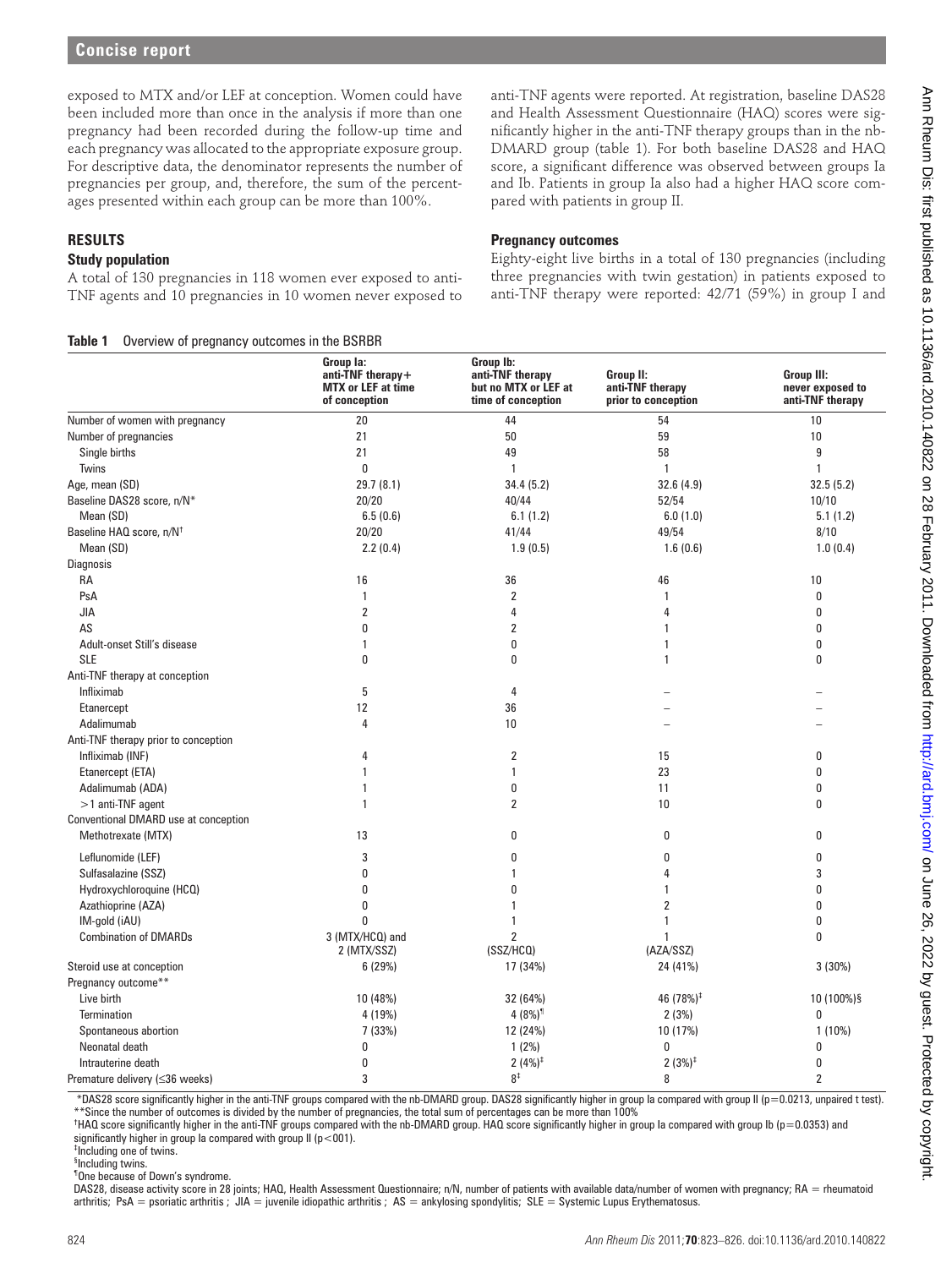46/59 (78%) in group II; 10/10 (100%) live births were reported in the nb-DMARD group. In two of the three twin pregnancies (one in group I and one in group II), one of the fetuses died in utero and one was delivered at/near term (table 1). The rate of spontaneous abortion was highest among patients exposed to anti-TNF at the time of conception (group I): overall 19/71 (27%); with MTX/LEF 7/21 (33%); without MTX/LEF 12/50 (24%). This compared with 10/59 spontaneous abortions (17% of pregnancies) in those with prior exposure to anti-TNF agents (group II) and 1/10 spontaneous abortion (10% of pregnancies) of those never exposed to anti-TNF (group III). In total there were 10 terminations (4 in group Ia, 4 in group Ib and 2 in group II). Of the 42 live births or 22 spontaneous abortions/intrauterine or neonatal deaths in women who were receiving anti-TNF therapy at the time of conception (group I), 33/42 (79%) and 18/22 (82%), respectively, discontinued anti-TNF therapy during the first trimester,  $5/42$  (12%) and 0 (0%) during the second trimester and 4/42 (9%) and 1/22 (5%) received anti-TNF therapy throughout their pregnancy. No data on anti-TNF exposure during pregnancy was available for 0 and 3 pregnancies, respectively. In those patients with prior exposure to anti-TNF, the length of time since the last dose of anti-TNF therapy did not differ between those with a live birth and those who miscarried (median 7.1 months (IQR 4.4–13.2) vs median 5.7 months (IQR  $0.1-10.4$ ; p= $0.275$ ).

#### **Pregnancy complications**

Of 88 live births in the anti-TNF groups, 19 babies (22%) were born prematurely  $(11/42 \ (26\%)$  in group I and 8/46  $(17\%)$  in group II) compared with 2/10 (20%) in the nb-DMARD group. One full-term baby had a low birth weight. Four fetuses died in utero (two in group Ib and two in group II), including two single fetuses in two twin pregnancies. One neonatal death 27 h after delivery was reported in a patient who received ETA during the first trimester. The cause of death was perinatal hypoxia. There were four reports of congenital malformations, two in group Ib (congenital dislocation of the hip and pyloric stenosis) and two in group II (winking jaw syndrome and strawberry birth mark).

#### **DISCUSSION**

Our study presents the results of the largest detailed prospective collection of pregnancy outcomes in women with arthritis-related diseases exposed to anti-TNF therapy. In our study population a potential signal of an increased spontaneous abortion rate was observed in women exposed to anti-TNF therapies at conception, although this was most evident in those also receiving MTX or LEF (33%). Two general population-based studies found a clinical spontaneous abortion rate of around 12%,  $4\frac{5}{7}$  although the actual rate may be higher (~25%) if clinically undetectable pregnancies are also included. 6

To put these results into context with the evidence currently available, it is important to compare our findings with those published in previous reports (see table in online supplement).<sup>7-15</sup> Of the known outcomes in pregnancies in cohort studies including any patients exposed to anti-TNF agents before or during pregnancy, the spontaneous abortion rate ranged from 0% to 14%. 15 In one study, including data from a survey of US rheumatologists $\delta$ , one spontaneous abortion occurred in a patient using ETA in combination with MTX at the time of conception. Across all studies, 31 terminations were reported.<sup>7–9 12 14 15</sup> One pregnancy was terminated because of concomitant MTX use at the time of conception.<sup>7</sup> Eleven babies were born with complications

or neonatal illnesses.<sup>9 10 14 15</sup> Data from OTIS, published only in abstract form, show that the spontaneous abortion rate was 7.4% in patients exposed to ADA during the first trimester and 6.1% in the RA comparison group. These percentages are lower than we found in our study population, but no information regarding DMARD intake at conception and general disease activity was provided for the OTIS population. 16

Both MTX and LEF are 'X' category drugs. There is a recognised association between high-dose MTX and spontaneous abortion. A recent systematic review found that 23% of pregnancies exposed to MTX in the first trimester resulted in spontaneous abortion and 5% of pregnancies resulted in reported minor neonatal malformations.<sup>17</sup> In our study, 20 patients became pregnant while receiving 'X' class drugs. It is not known whether they were informed about the detrimental effects of these drugs, although we do know that a few patients became pregnant while using oral contraceptives which suggests that these were unplanned pregnancies. However, it cannot be concluded that the concurrent use of MTX and/or LEF is the only explanation for this increased rate of spontaneous abortion, as the rate of spontaneous abortion in women exposed to anti-TNF therapy at conception without these drugs was also higher than in those previously or never exposed to anti-TNF agents. There are data to suggest that women with severe RA may have an unfavourable pregnancy outcome, and those patients unable to discontinue anti-TNF therapies may be those with the most severe disease. 18 19 We did not collect data on disease activity at time of conception. It is thus important to weigh the impact of disease severity on pregnancy outcome and the results found in our study with regard to the somewhat increased risk of spontaneous abortions in patients receiving anti-TNF agents at conception. Despite the exposure of anti-TNF therapy at conception, few patients opted for termination. Compared with the termination rate of 12.9% in women aged 30–34 years in the general population of England and Wales (ie, the percentage of pregnancies resulting in one or more live births or a stillbirth or legal abortion that were terminated by abortion),  $20$  the termination rate was higher in those exposed to anti-TNF therapy plus MTX or LEF at conception (19%) but lower in those exposed to anti-TNF agents alone (8%). 19.23. The specific energy of the specific energy of the specific energy in the specific energy in the specific energy in the specific energy in the specific energy in the specific energy in the specific energy in the sp

Data on drug safety during pregnancy are largely restricted to the cumulative experience of patients and physicians and often limited to case reports. One of the biggest challenges in obtaining safety data is ensuring that outcomes in all exposed patients are recorded, not just those with particularly good or bad outcomes. The BSRBR, through the systematic follow-up of patients, has captured all pregnancy outcomes as they have occurred since the study started in 2001, including information on terminations, spontaneous abortions as well as pregnancy complications. This may also in part explain the higher rate of spontaneous abortion observed in this study compared with previous reports. We were also able to compare the pregnancy outcomes of patients exposed to anti-TNF therapy before or at conception with a control group of patients with RA who were never exposed to anti-TNF therapy. However, the number of recorded pregnancies in this control group was small.

### **CONCLUSION**

The results of this current study, one of the largest detailed prospective studies to date, suggest that treatment with anti-TNF therapy at the time of conception may be associated with an increased risk of spontaneous abortion, but the role of disease